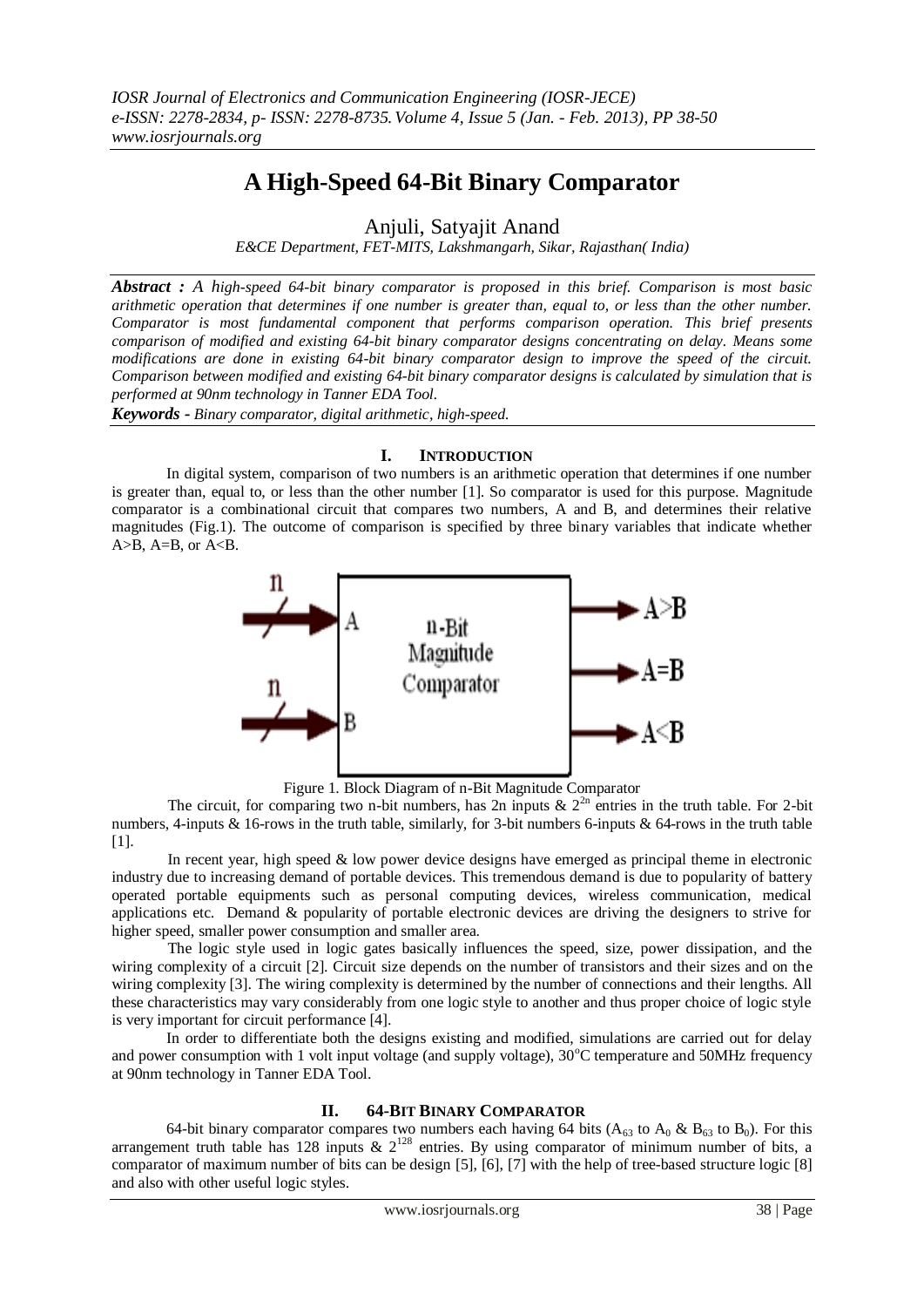#### **III. EXISTING 64-BIT BINARY COMPARATOR DESIGN**

 64-bit comparator in reference [8], [9], [10] represents tree-based structure which is inspired by fact that G (generate) and P (propagate) signal can be defined for binary comparisons, similar to G (generate) and P (propagate) signals for binary additions.

Two number (each having 2-bits:  $A_1$ ,  $A_0$  &  $B_1$ ,  $B_0$ ) comparison can be realized by:

$$
B_{\text{Big}} = \overline{A}_1 B_1 + (\overline{A_1 \oplus B_1}).(\overline{A_0} B_0)
$$
 (1)

$$
EQ = (\overline{A_1 \oplus B_1}) . (\overline{A_0 \oplus B_0})
$$
 (2)

For A<B, " $B_{\text{Big}}$ , EQ" is "1,0". For A=B, " $B_{\text{Big}}$ , EQ" is "0,1". Hence, for A>B, " $B_{\text{Big}}$ , EQ" is "0,0". Where  $B_{Big}$  is defined as output A less than B (A\_LT\_B). A closer look at equation (1) reveals that it is analogous to the carry signal generated in binary additions. Consider the following carry generation:

$$
C_{out} = AB + (A \oplus B).C_{in}
$$

$$
= G + P.C_{in}
$$
 (3)

Where A & B are binary inputs  $C_{in}$  is carry input,  $C_{out}$  is carry output, and G & P are generate & propagate signals, respectively.

After comparing equations (1)  $\&$  (3):

$$
G_1 = \overline{A_1} B_1 \tag{4}
$$

$$
EQ_1 = (A_1 \oplus B_1) \tag{5}
$$

$$
C_{\rm in} = \overline{A_0} B_0 \tag{6}
$$

 $C_{in}$  can be considered as  $G_0$ . Since for static logic, equation (1) requires tall transistor stack height, hence, an encoding scheme is employed to solve this problem. For this, encoding equation is given as:

$$
G_{[i]} = A_{[i]} B_{[i]}
$$
 (7)

$$
EQ_{[i]} = \overline{A_{[i]}\oplus B_{[i]}}
$$
 (8)

Where i = 0………..63.

Put these two values from equations (7)  $\&$  (8) in equations (1)  $\&$  (2).

$$
B_{\text{Big}[2j+1:2j]} = G_{[2j+1]} + EQ_{[2j+1]} \cdot G_{[2j]}
$$
\n(9)

$$
EQ_{[2j+1:2j]} = EQ_{[2j+1]} \cdot EQ_{[2j]}
$$
 (10)

Where  $j = 0$ ............31.

G & P signals can be further combined to form group G & P signals.

$$
B_{Big[3:0]} = \overline{A_3}B_3 + (A_3 \oplus B_3).\overline{A_2}B_2 + (A_3 \oplus B_3). (A_2 \oplus B_2). A_1B_1 + (A_3 \oplus B_3). (A_2 \oplus B_2). (A_1 \oplus B_1). A_0B_0
$$
  
\n
$$
= \overline{A_3}B_3 + (\overline{A_3} \oplus \overline{B_3}).[\overline{A_2}B_2 + (\overline{A_2} \oplus \overline{B_2}).\overline{(A_1}B_1 + (\overline{A_1} \oplus \overline{B_1}).\overline{A_0}B_0)]
$$
  
\n
$$
= G_3 + EQ_3.(G_2 + EQ_2.(G_1 + EQ_1.G_0))
$$
  
\n
$$
B_{Big[3:0]} = B_{Big[3:2]} + EQ_{[3:2]} \cdot B_{Big[1:0]}
$$
  
\n
$$
EQ_{B} = EQ_{B} - EQ_{B} \tag{12}
$$

$$
EQ[3:0] = EQ[3:2] . EQ[1:0]
$$
 (12)

Similarly, for 64-bit comparator,  $B_{Big}$  & EQ can be computed as:

$$
B_{\text{Big}[63:0]} = G_{63} + \sum_{k=0}^{62} (G_k \prod_{m=k+1}^{63} E Q_m)
$$
 (13)

$$
EQ_{[63:0]} = \prod_{m=0}^{1} EQ_m
$$
 (14)

Fig. 2 shows 8-bit version of existing tree-based comparator structure and Fig. 3 -Fig. 5 shows corresponding circuit schematics for each logic block of each stage. Pre-encoding circuitry is aimed to minimize the number of transistors. Hence, modified pass transistor logic style is employed to reduce the number of transistors up to 9. In above 8-bit example circuitry, the first stage comparison circuit implements equations (9 & 10) for  $j = 0$ . . . 3, whereas the second stage generates  $B_{\text{Big[3:0]}$ ,  $B_{\text{Big[7:4]}}$  and  $EQ_{\text{[3:0]}$ ,  $EQ_{\text{[7:4]}}$  according to equations (11 & 12). Finally,  $B_{\text{Big}(7,0)}$  and  $EQ_{(7,0)}$  are computed in third stage according to equations (13 & 14).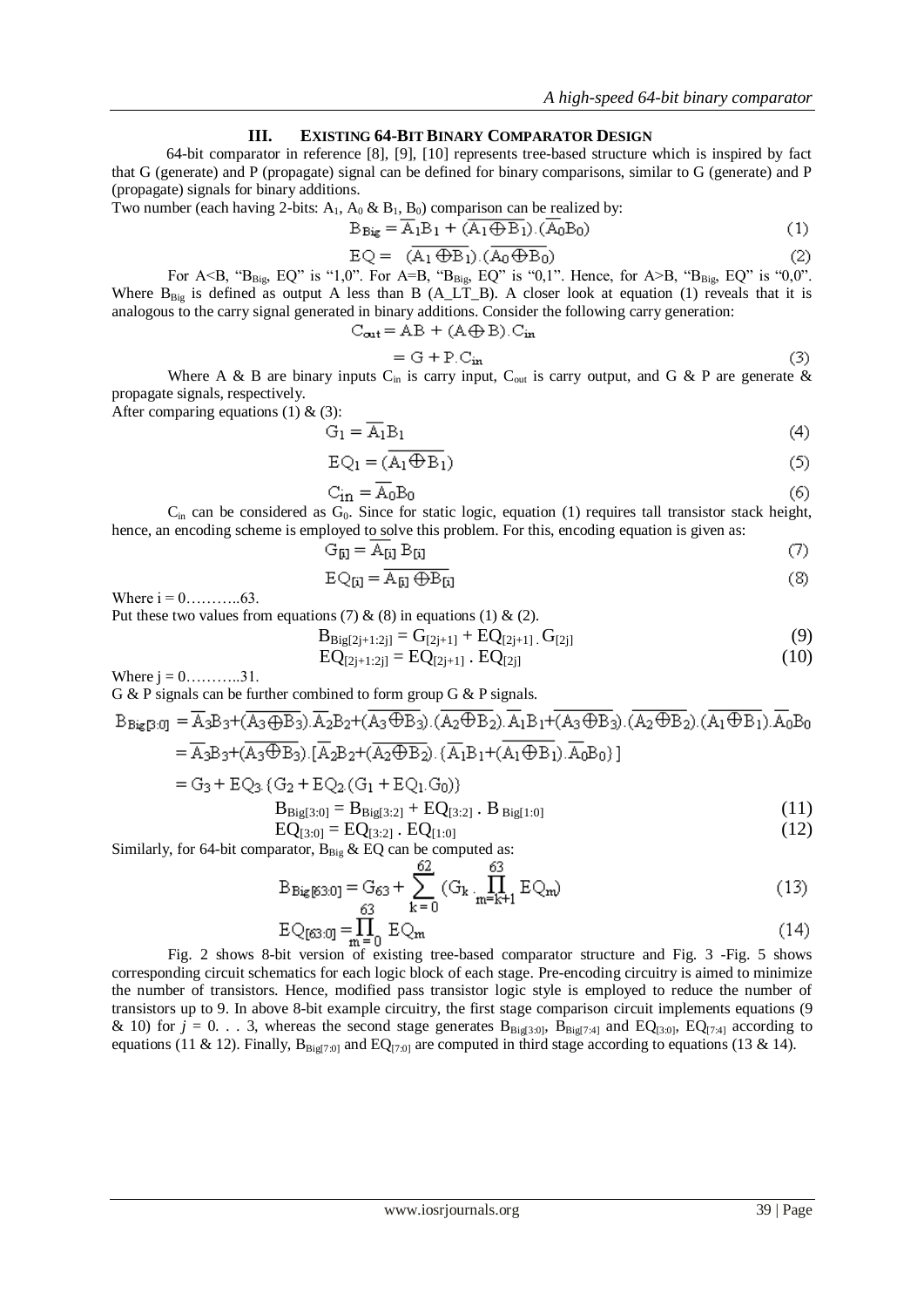

Stage  $0<sup>th</sup>$  is implemented using modified pass transistor logic style giving output in actual form, Stage 1<sup>st</sup> is implemented using CMOS logic style giving output in inverse form, Stage 2<sup>nd</sup> is also implemented using CMOS logic style but giving output in actual form.

64-bit comparator is here designed by using 7 stages (from  $0<sup>th</sup>$  to  $6<sup>th</sup>$ ). In stage  $0<sup>th</sup>$ , modified pass transistor logic style circuitry (as in Fig. 3) is employed to produce "less than" & "equal to" outputs. Outputs of stage  $0<sup>th</sup>$  act as inputs of stage  $1<sup>st</sup>$ . In stage  $1<sup>st</sup>$ , CMOS circuitry (as in Fig. 4) is employed to produce inverse inputs for stage  $2<sup>nd</sup>$ . In stage  $2<sup>nd</sup>$ , again CMOS circuitry (as in Fig. 5) is employed to produce actual inputs for stage  $3<sup>rd</sup>$ . Now, according to tree structure given in Fig. 2, again circuitry of stage  $1<sup>st</sup>$  is used for stage  $3<sup>rd</sup>$ . Similarly, for stage  $4<sup>th</sup>$ , circuitry of stage  $2<sup>nd</sup>$  is employed. For stage  $5<sup>th</sup>$  circuitry of stage  $1<sup>st</sup>$  is employed. For stage  $6<sup>th</sup>$  circuitry of stage  $2<sup>nd</sup>$  is employed. Accordingly schematic of Existing 64-bit binary comparator is drawn and shown in Fig. 6. Existing design requires 1206 transistor count for 64-bit binary comparator.



Figure 3. Schematic of Stage  $0<sup>th</sup>$  of Existing 64-Bit Binary Comparator



Figure 4. Schematic of Stage  $1<sup>st</sup>$  of Existing 64-Bit Binary Comparator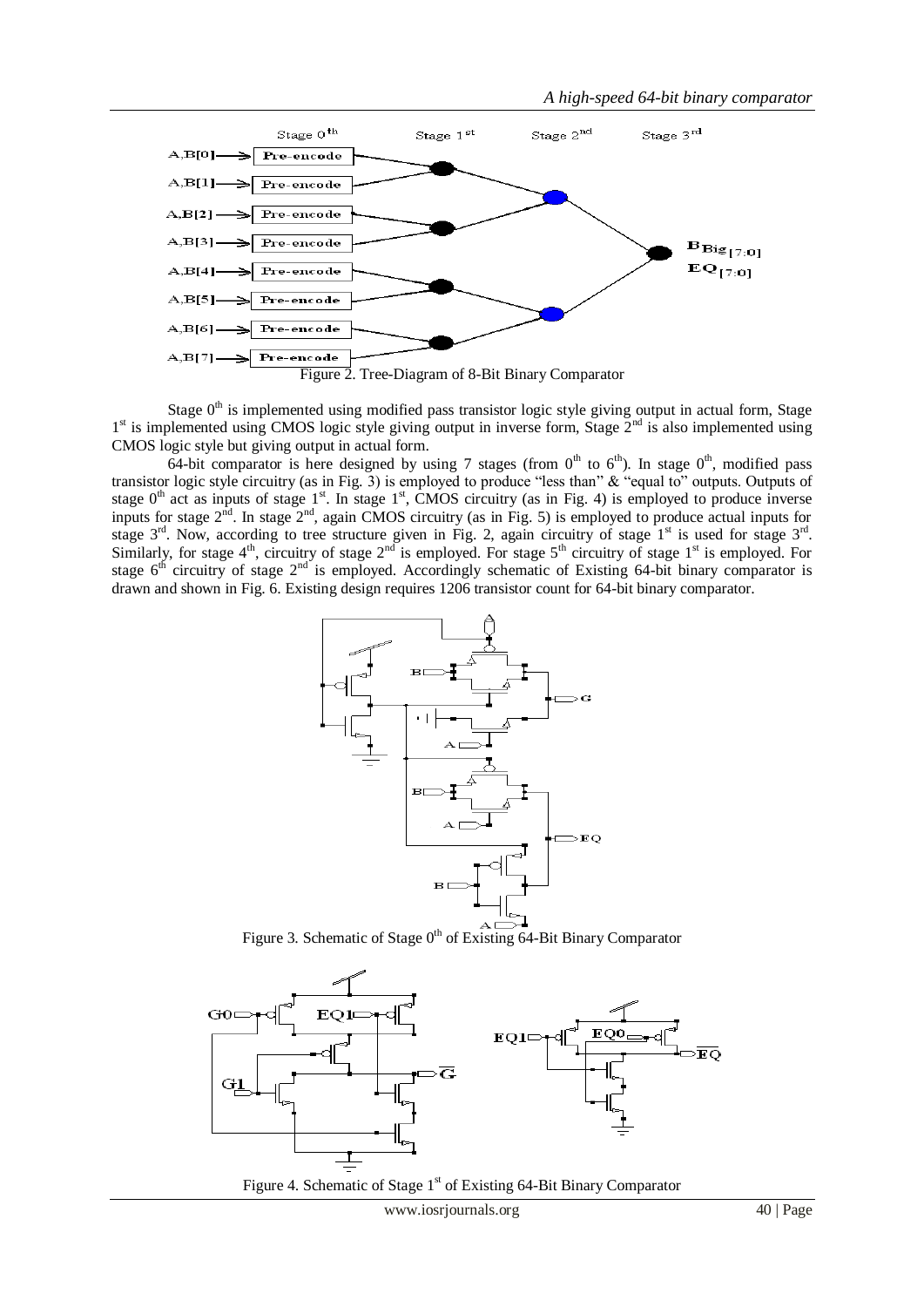

Figure 5. Schematic of Stage 2nd of Existing 64-Bit Binary Comparator







 According to input bit stream, waveforms of existing 64-bit binary comparator are obtained and shown in Fig. 7. Waveforms show that only one output is high ("1") at a time. When both the outputs "less than" & "equal to" (A\_LT\_B & A\_EQU\_B) are low ("0"), then waveforms represent that "greater than" output is high (A\_GT\_B is "1"). Simulation results for this design are given in Table I - III for conclusion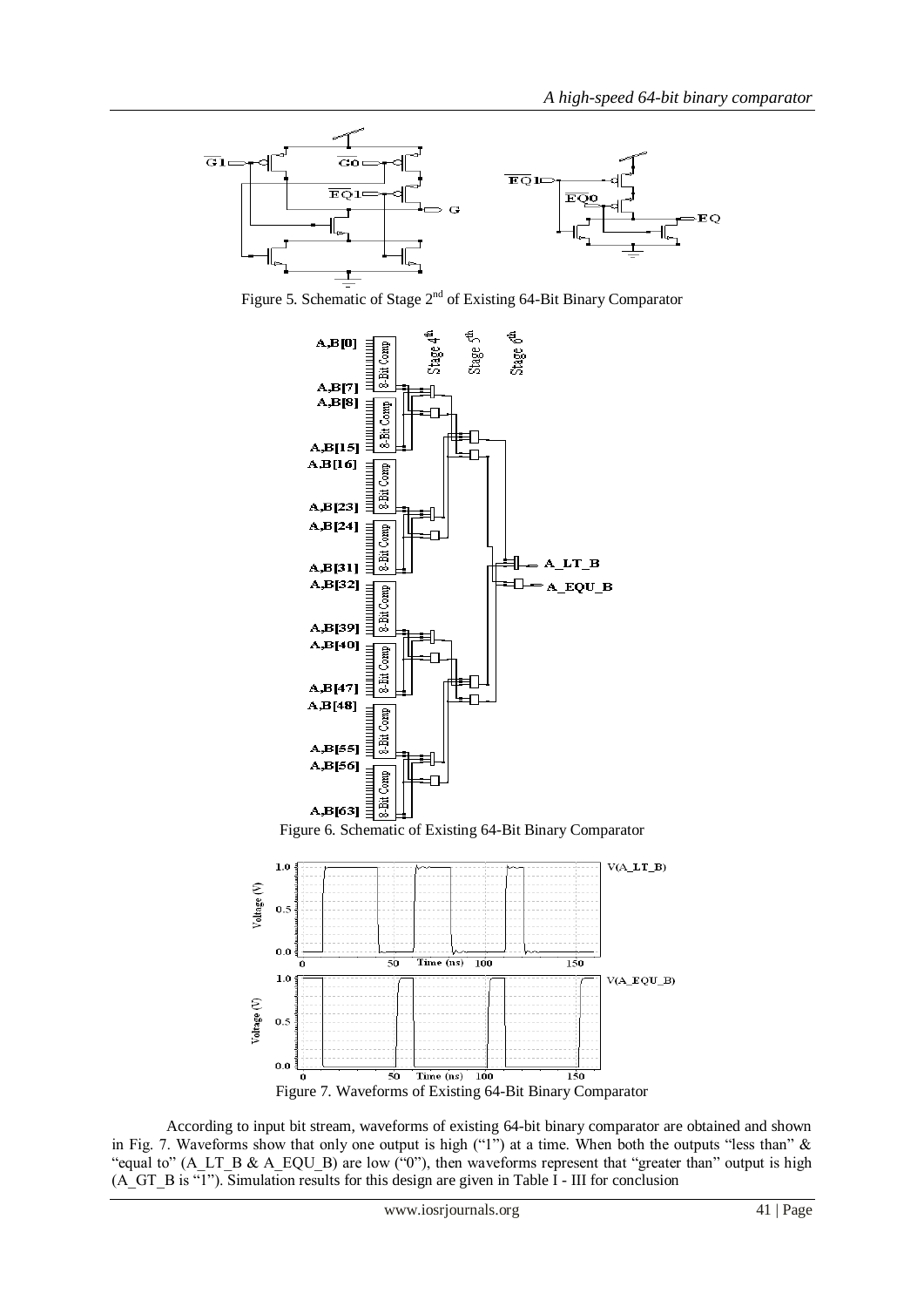## **IV. MODIFIED 64-BIT BINARY COMPARATOR DESIGN**

Some modifications are done in existing 64-bit binary comparator design [8] to improve the speed of the circuit. Existing 64-bit binary comparator design [8] follows tree-based structure from 2-bit to 64-bit circuitry. But modified design follows tree-based structure from 2-bit to 8-bit circuitry only. After 8-bit to 64-bit circuitry, modified design follow simple logic structure in place of tree-based structure. Fig. 8 shows logic diagram of modified 64-bit binary comparator.

## **4.1 Logic Diagram**





## **4.2 Schematic of Different Logic Gates**

The "A less than B" output (A\_LT\_B) of  $0<sup>th</sup>$  8-bit comparator and "A equal to B" outputs (A\_EQU\_B) of seven (from  $1^{st}$  to  $7^{th}$ ) 8-bit comparators are given to AND gate Y0 that produces input for NOR gate YL. This 8-input AND gate is implemented using CMOS logic style. In order to avoid large transistor stack height, 8-inputs are NANDed through four 2-input NAND gates and then NORed through two 2-input NOR gates then finally ANDed through one 2-input AND gate. Hence, one 8-input AND gate has been implemented using 30 transistors count. Schematic of AND Gate Y0 of modified 64-bit binary comparator is shown in Fig. 9.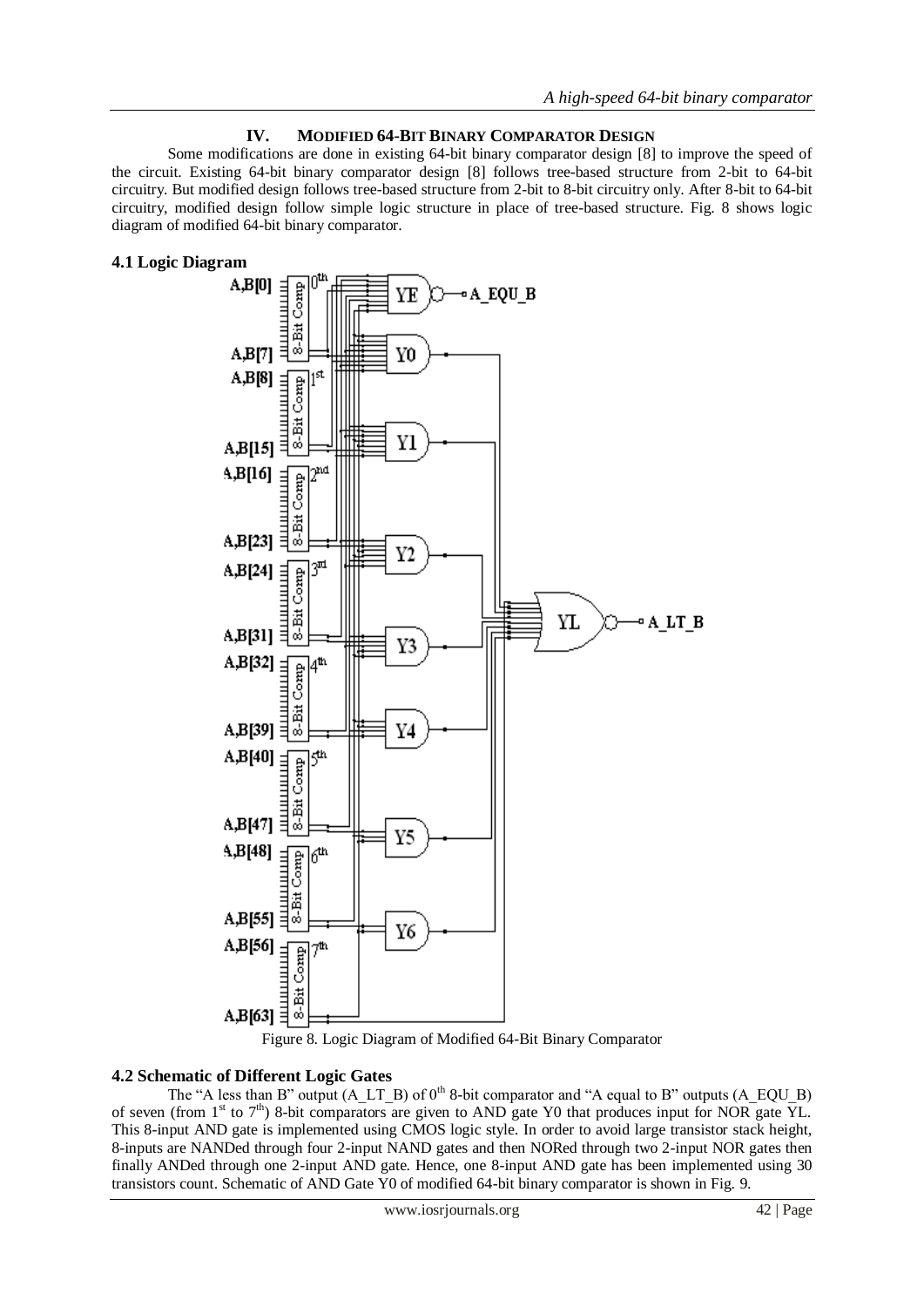

Figure 9. Schematic of AND Gate Y0 of Modified 64-Bit Binary Comparator

The "A less than B" output (A\_LT\_B) of  $1<sup>st</sup>$  8-bit comparator and "A equal to B" outputs (A\_EQU\_B) of six (from 2nd to 7th) 8-bit comparators are given to AND gate Y1 that produces input for NOR gate YL. This 7-input AND gate is implemented using CMOS logic style. In order to avoid large transistor stack height, 7 inputs are NANDed through two 2-input NAND gates and one 3-input NAND gate and then finally NORed through one 3-input NOR gate. Hence, one 7-input AND gate has been implemented using 20 transistors count. Schematic of AND Gate Y1 of modified 64-bit binary comparator is shown in Fig.10.



Figure 10. Schematic of AND Gate Y1 of Modified 64-Bit Binary Comparator

The "A less than B" output (A\_LT\_B) of  $2<sup>nd</sup>$  8-bit comparator and "A equal to B" outputs (A\_EQU\_B) of five (from  $3^{rd}$  to  $7^{th}$ ) 8-bit comparators are given to AND gate Y2 that produces input for NOR gate YL. This 6-input AND gate is implemented using CMOS logic style. In order to avoid large transistor stack height, 6 inputs are NANDed through three 2-input NAND gates and then finally NORed through one 3-input NOR gate. Hence, one 6-input AND gate has been implemented using 18 transistors count. Schematic of AND Gate Y2 of modified 64-bit binary comparator is shown in Fig.11.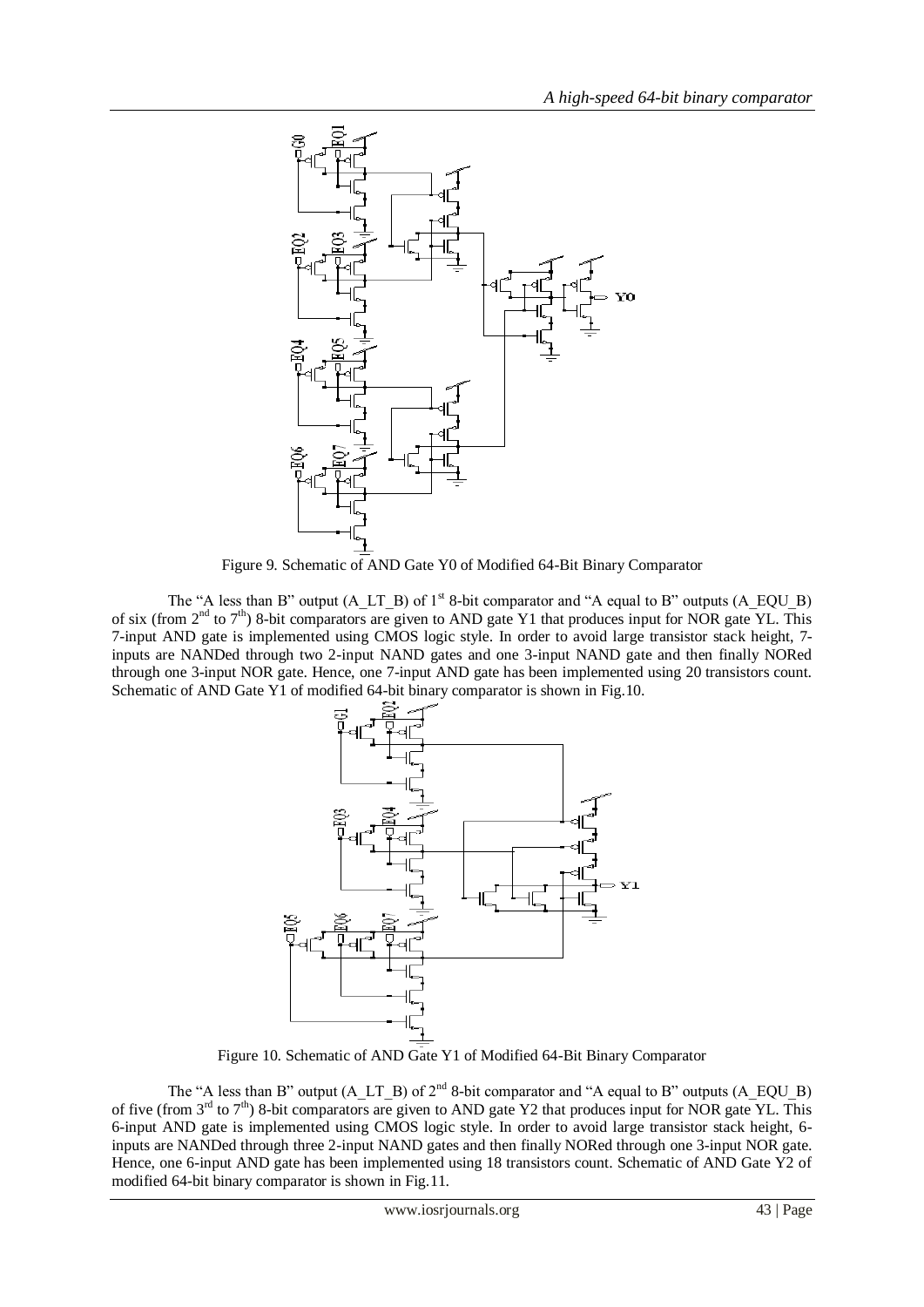

Figure 11. Schematic of AND Gate Y2 of Modified 64-Bit Binary Comparator

The "A less than B" output  $(A LT_B)$  of  $3<sup>rd</sup> 8-bit comparator and "A equal to B" outputs  $(A_EQU_B)$$ of four (from  $4<sup>th</sup>$  to  $7<sup>th</sup>$ ) 8-bit comparators are given to AND gate Y3 that produces input for NOR gate YL. This 5-input AND gate is implemented using CMOS logic style. In order to avoid large transistor stack height, 5 inputs are NANDed through one 2-input NAND gate and one 3-input NAND gate then finally NORed through one 2-input NOR gate. Hence, one 5-input AND gate has been implemented using 14 transistor count. Schematic of AND Gate Y3 of modified 64-bit binary comparator is shown in Fig.12.



Figure 12. Schematic of AND Gate Y3 of Modified 64-Bit Binary Comparator

The "A less than B" output (A\_LT\_B) of  $4<sup>th</sup>$  8-bit comparator and "A equal to B" outputs (A\_EQU\_B) of three (from  $5<sup>th</sup>$  to  $7<sup>th</sup>$ ) 8-bit comparators are given to AND gate Y4 that produces input for NOR gate YL. This 4-input AND gate is implemented using CMOS logic style. In order to avoid large transistor stack height, 4 inputs are NANDed through two 2-input NAND gate and then finally NORed through one 2-input NOR gate. Hence, one 4-input AND gate has been implemented using 12 transistor count. Schematic of AND Gate Y4 of modified 64-bit binary comparator is shown in Fig.13.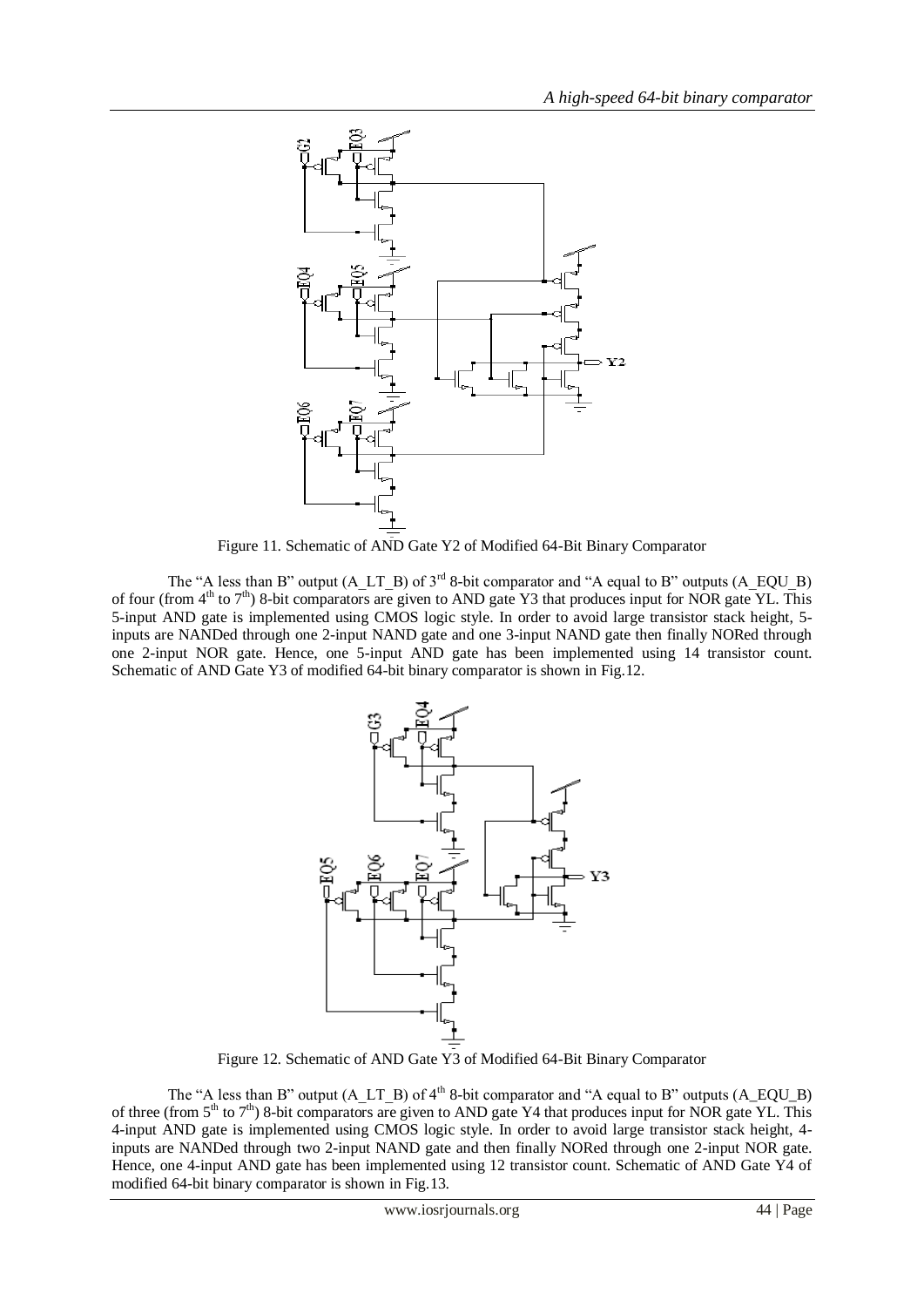

Figure 13. Schematic of AND Gate Y4 of Modified 64-Bit Binary Comparator

The "A less than B" output  $(A_LTT_B)$  of  $5<sup>th</sup>$  8-bit comparator and "A equal to B" outputs  $(A_EQU_B)$ of two ( $6<sup>th</sup>$  &  $7<sup>th</sup>$ ) 8-bit comparators are given to AND gate Y5 that produces input for NOR gate YL. This 3input AND gate is implemented using CMOS logic style. Hence, one 3-input AND gate has been implemented using 8 transistor count. Schematic of AND Gate Y5 of modified 64-bit binary comparator is shown in Fig.14.



Figure 14. Schematic of AND Gate Y5 of Modified 64-Bit Binary Comparator

The "A less than B" output  $(A_LTT_B)$  of  $6<sup>th</sup>$  8-bit comparator and "A equal to B" output  $(A_EQU_B)$ of  $7<sup>th</sup>$  8-bit comparator are given to AND gate Y6 that produces input for NOR gate YL. This 2-input AND gate is implemented using CMOS logic style. Hence, one 2-input AND gate has been implemented using 6 transistor count. Schematic of AND gate Y6 of modified 64-bit binary comparator is shown in Fig.15.



Figure 15. Schematic of AND Gate Y6 of Modified 64-Bit Binary Comparator

The "A less than B" output (A\_LT\_B) of  $7<sup>th</sup>$  8-bit comparator and outputs of seven AND gates (from Y0 to Y6) are given to NOR gate YL that produces final "A less than B" output (A\_LT\_B) of modified 64-bit binary comparator. This 8-input NOR gate is implemented using CMOS logic style. In order to avoid large transistor stack height, 8-inputs are NORed through four 2-input NOR gates and then NANDed through two 2 input NAND gates then finally NORed through one 2-input NOR gate. Hence, one 8-input NOR gate has been implemented using 28 transistors count. Schematic of NOR Gate YL of modified 64-bit binary comparator is shown in Fig.16.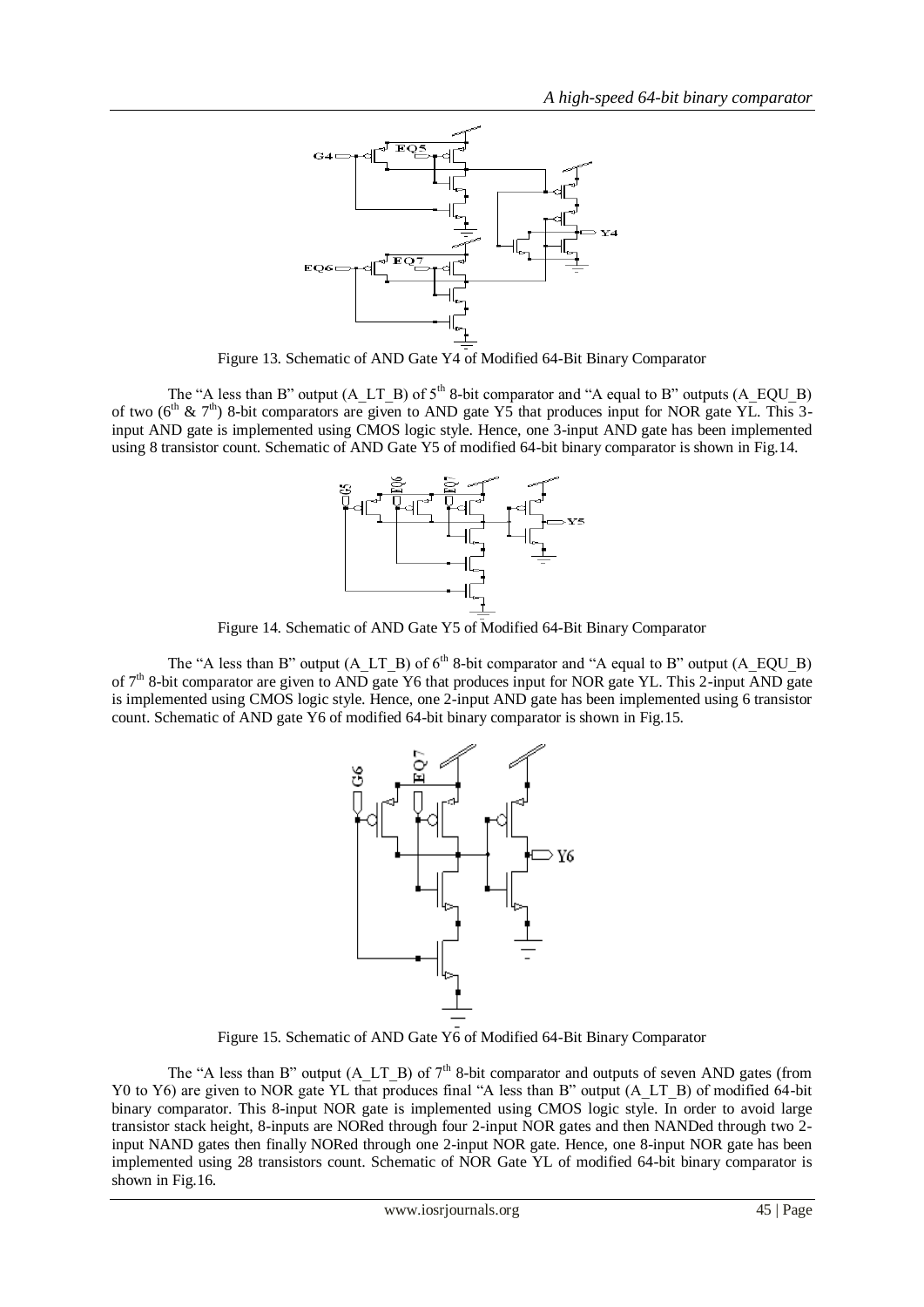

Figure 16 Schematic of NOR Gate YL of Modified 64-Bit Binary Comparator

The "A equal to B" outputs (A\_EQU\_B) of eight (from  $0<sup>th</sup>$  to  $7<sup>th</sup>$ ) 8-bit comparators are given to NAND gate YE that produces final "A equal to B" output (A\_EQU\_B) of modified 64-bit binary comparator. This 8 input NAND gate is implemented using CMOS logic style. In order to avoid large transistor stack height, 8 inputs are NANDed through four 2-input NAND gates and then NORed through two 2-input NOR gates then finally NANDed through one 2-input NAND gate. Hence, one 8-input NAND gate has been implemented using 28 transistors count. Schematic of NAND gate YE of modified 64-bit binary comparator is shown in Fig.17.



Figure 17. Schematic of NAND Gate YE of Modified 64-Bit Binary Comparator

Since output of 8-bit comparators are obtained in inverse form so NOR and NAND gates are used in place of OR and AND gates to produce final output of "A equal to B" and "A less than B" in actual form. This design requires 1300 transistor count for 64-bit comparator. Schematic (using instances of each section) of modified 64-bit binary comparator design is drawn and shown in Fig.18.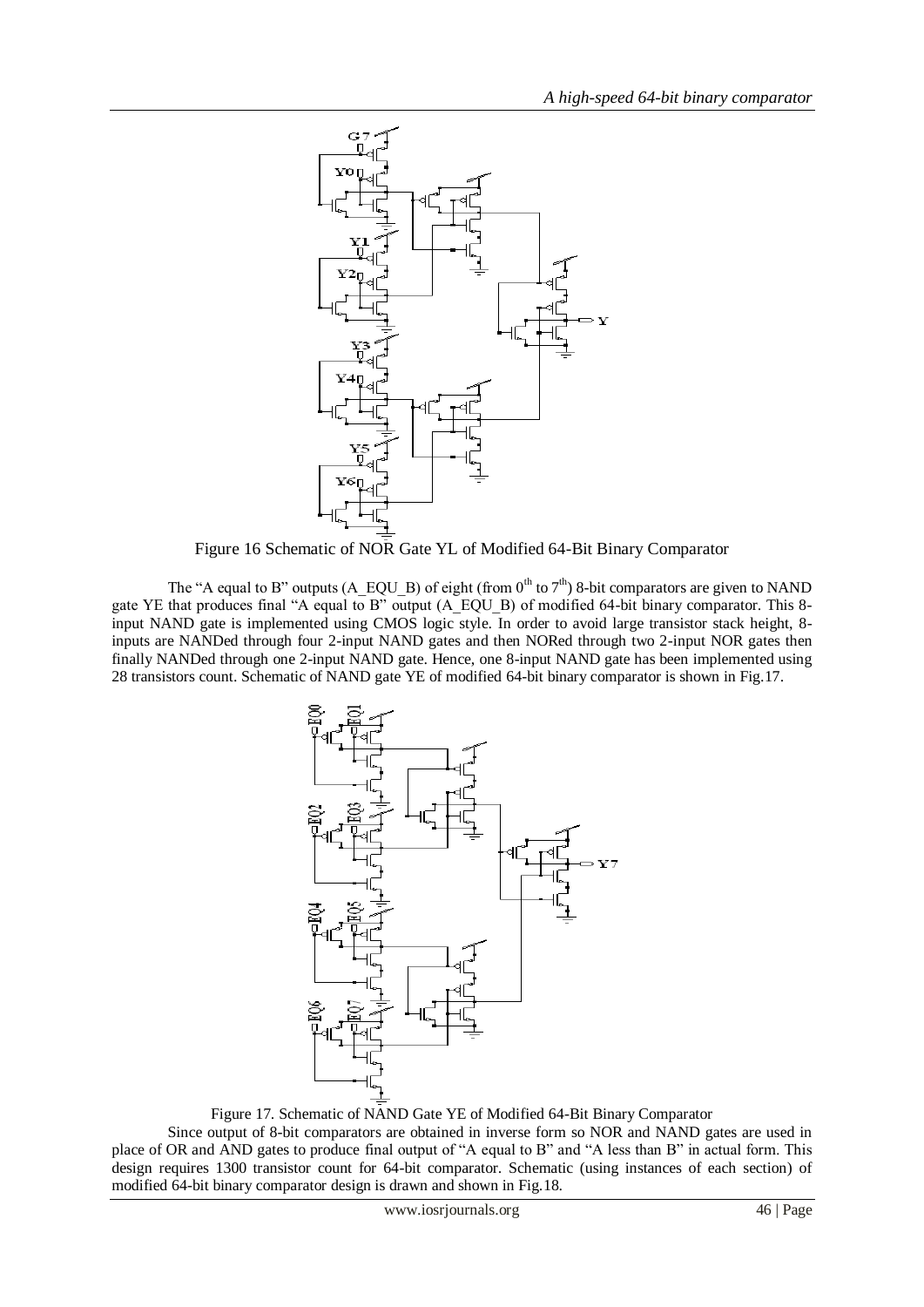

 According to input bit stream, waveforms of modified 64-bit binary comparator are obtained and shown in Fig.19. Input bit stream for modified design is same as in existing design of 64-bit comparator. Output waveforms of modified design produce same position of 1,s and 0,s as in waveforms of existing design for each input bits. Waveforms show that only one output is high  $("1")$  at a time. When both the outputs "less than"  $\&$ "equal to" (A\_LT\_B & A\_EQU\_B) are low ("0"), then waveforms represent that "greater than" output is high (A\_GT\_B is "1"). Simulation results for modified 64-bit binary comparator design are given in tabular form in Table I - III.

#### **V. SIMULATION AND COMPARISON**

After simulation of both the designs final results are obtained for delay and power consumption and are shown in Table I -III. Simulations have been carried out at 90nm technology in Tanner EDA Tool..

| <b>Design</b>   | <b>Power Consumption</b> | Table 1. Shinuation Data with Tyon hiput Vonage<br><b>Delay Time (second)</b> |                 |
|-----------------|--------------------------|-------------------------------------------------------------------------------|-----------------|
|                 | (watt)                   | $L$ A LT B                                                                    | $\iota$ a EQU B |
| <b>EXISTING</b> | 8.9563e-006              | 4.4290e-009                                                                   | 6.7628e-010     |
| <b>MODIFIED</b> | 1.0024e-005              | 4.3682e-009                                                                   | $6.2350e-010$   |

Table I. Simulation Data with 1volt Input Voltage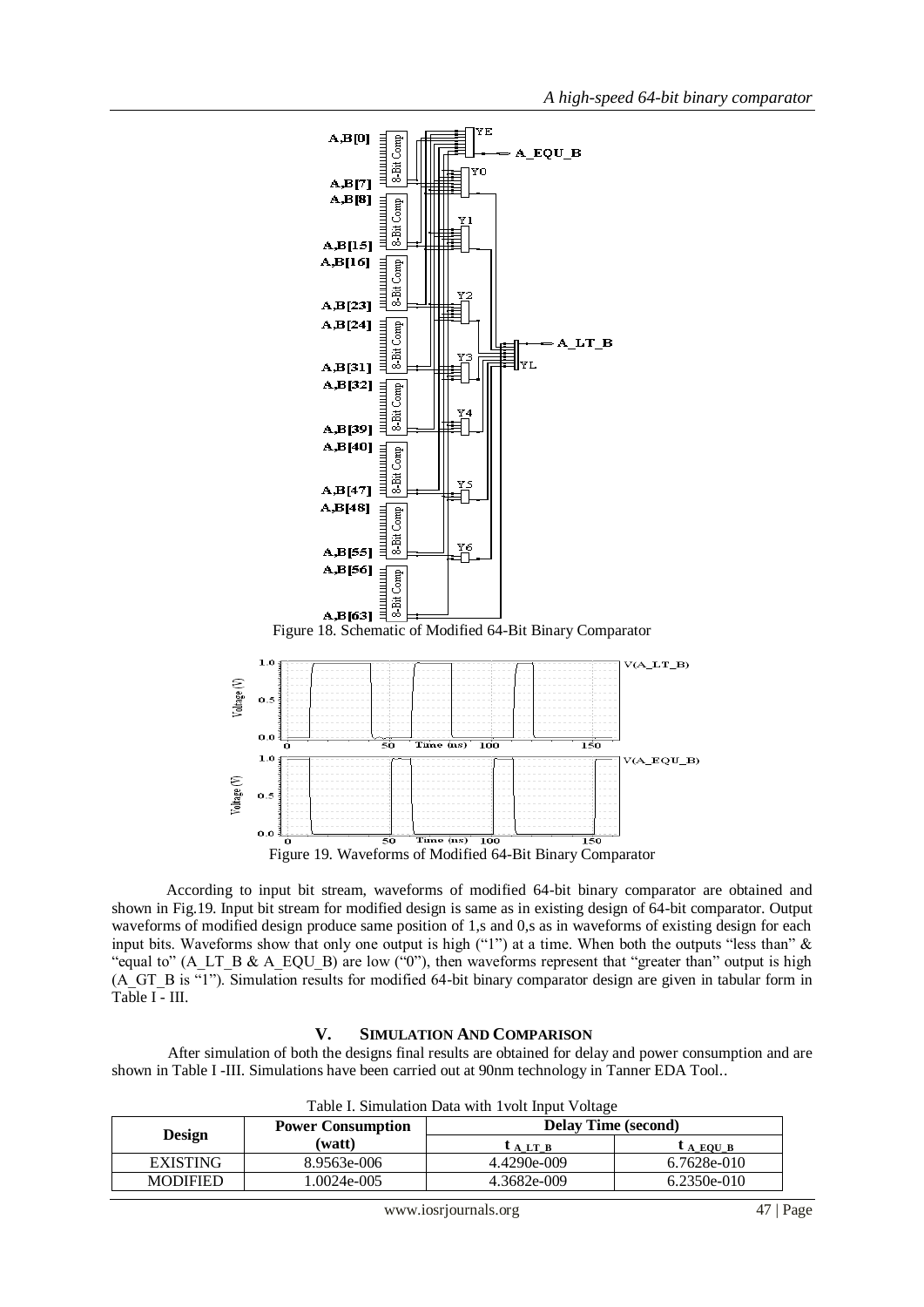| Table II. Simulation Data with 30°C Temperature |                          |                            |               |  |  |  |
|-------------------------------------------------|--------------------------|----------------------------|---------------|--|--|--|
| <b>Design</b>                                   | <b>Power Consumption</b> | <b>Delay Time (second)</b> |               |  |  |  |
|                                                 | (watt)                   | $L_{A L T B}$              | $L_{A}$ EQU B |  |  |  |
| <b>EXISTING</b>                                 | $9.1340e - 006$          | 4.4250e-009                | 6.7904e-010   |  |  |  |
| <b>MODIFIED</b>                                 | 1.0186e-005              | 4.3649e-009                | 6.2793e-010   |  |  |  |

| <b>Design</b>   | <b>Power Consumption</b> | <b>Delay Time (second)</b> |             |
|-----------------|--------------------------|----------------------------|-------------|
|                 | (watt)                   | $L$ A LT B                 | $L$ A EQU B |
| <b>EXISTING</b> | 8.7920e-006              | 4.4277e-009                | 6.6736e-010 |
| <b>MODIFIED</b> | 9.8400e-006              | 4.3679e-009                | 6.2166e-010 |

After simulation of both the designs final results are obtained for delay and power consumption with 1 volt input voltage. Delay comparison of modified and existing 64-bit comparator designs is shown in Fig. 20 & Fig. 21. Simulated data for these graphs is given in Table I.



Figure 20. Delay ( $t_{A L T B}$ ) with Input Voltage



Figure 21. Delay ( $t_{A_EQU_B}$ ) with Input Voltage

The graphs shown in Fig. 20  $\&$  Fig. 21 reveal that delay of modified 64-bit comparator design at 1 volt input voltage is remarkably reduced than existing 64-bit comparator design. In Fig. 20, delay is reduced 1.4 %. In Fig. 21, delay is reduced 7.8 %.

 After simulation of both the designs final results are obtained for delay and power consumption with 30°C temperature. Simulation with temperature has been done at 1 volt input voltage. Delay comparison of modified and existing 64-bit comparator designs is shown in Fig. 22  $\&$  Fig. 23. Simulated data for these graphs is given in Table II.

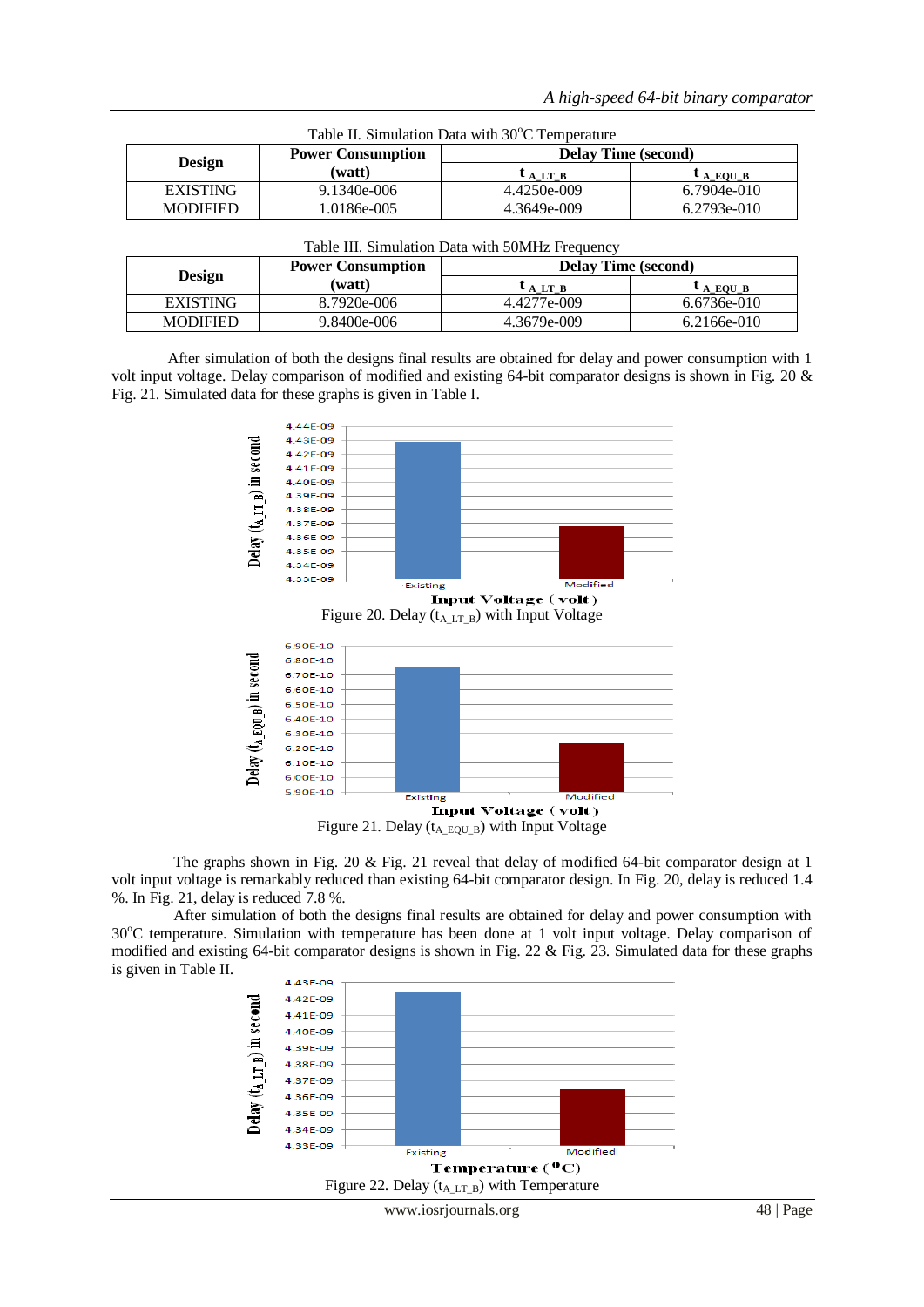

The graphs shown in Fig. 22  $\&$  Fig. 23 reveal that delay of modified 64-bit comparator design at 30 °C temperature is remarkably reduced than existing 64-bit comparator design. In Fig. 22, delay is reduced 1.4%. In Fig. 23, delay is reduced 7.5 %.

After simulation of both the designs final results are obtained for delay and power consumption with 50MHz frequency. Simulation with frequency has been done at 1 volt input voltage. Delay comparison of modified and existing 64-bit comparator designs is shown in Fig. 24 & Fig. 25. Simulated data for these graphs is given in Table III.



 The graphs shown in Fig. 24 & Fig. 25 reveal that delay of modified 64-bit comparator design at 50MHz frequency is remarkably reduced than existing 64-bit comparator design. In Fig. 24, delay is reduced 1.4%. In Fig. 25, delay is reduced 6.8 %.

#### **VI. CONCLUSION**

In modified design, at 1 volt input voltage delay for output "A less than B" (t<sub>A LT-B</sub>) is reduced 1.4% and delay for output "A equal to B" ( $t_{A EQUB}$ ) is reduced 7.8% in comparison to existing design. Similarly, at 30°C temperature delay for output "A less than B" ( $t_{A L T B}$ ) is reduced 1.4% and delay for output "A equal to B"  $(t_{A EQUB})$  is reduced 7.5%. And also at 50MHz frequency delay for output "A less than B"  $(t_{A LTB})$  is reduced 1.4% and delay for output "A equal to B" ( $t_{A EQUB}$ ) is reduced 6.8% in comparison to existing design. Hence, superiority of modified design is maintained for temperature and frequency also. All of the reduction in delay is obtained after sacrificing power consumption and transistor count. But still modified design gives better result (for delay) than existing design. Therefore, modified 64-bit binary comparator design can be better option for high-speed applications.